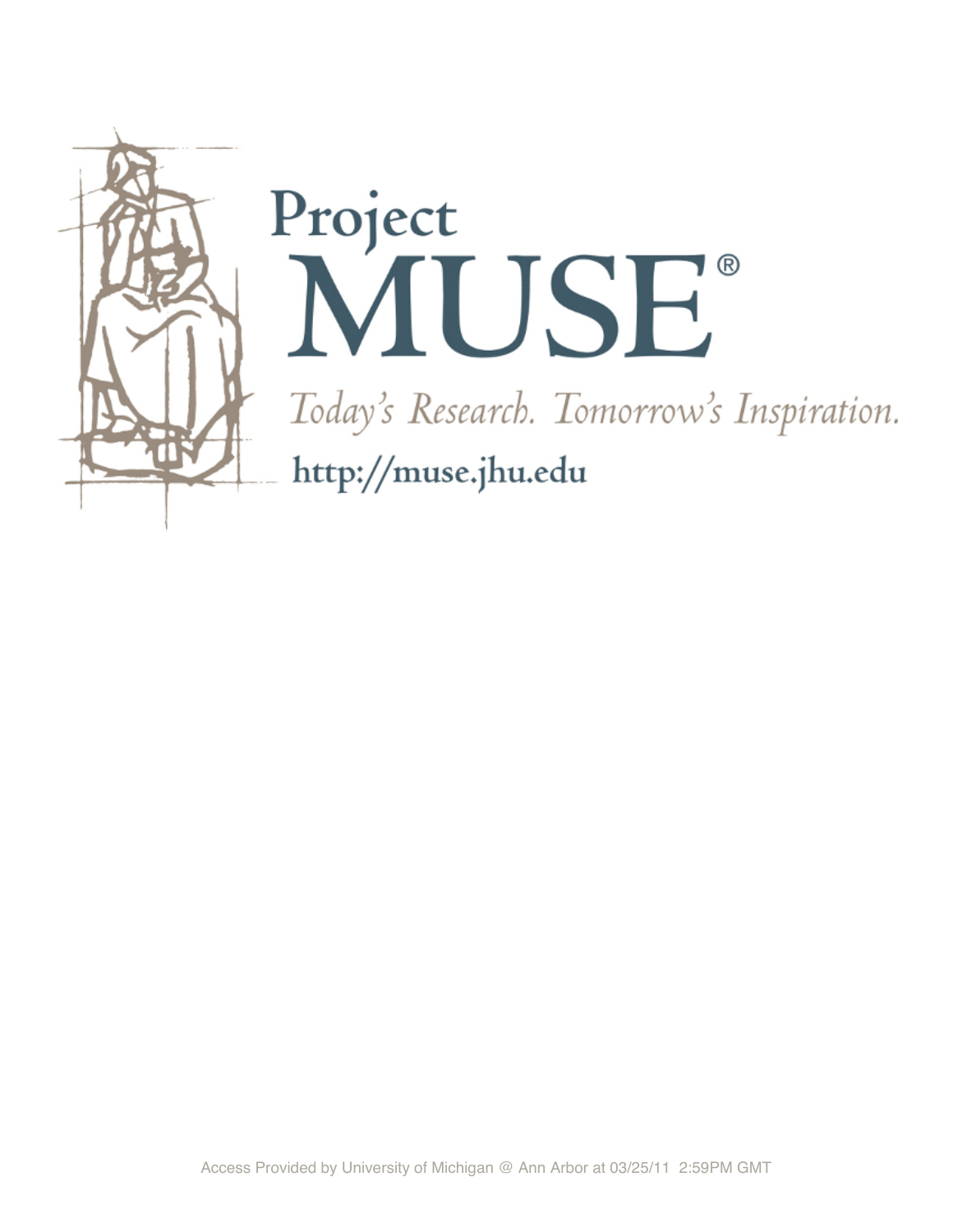# Sile O'Modhrain

Sonic Arts Research Centre Queen's University Belfast University Road Belfast, BT7 1NN Northern Ireland sile@qub.ac.uk

# A Framework for the Evaluation of Digital Musical Instruments

At the outset of a discussion of evaluating digital musical instruments (DMIs)—that is to say, instruments whose sound generators are digital and separable (though not necessarily separate) from their control interfaces (Malloch et al. 2006)—it is reasonable to ask what the term *evaluation* in this context really means. After all, there may be many perspectives from which to view the effectiveness of the instruments we build. For most performers, performance on an instrument becomes a means of evaluating how well it functions in the context of live music making, and their measure of success is the response of the audience to their performance. Audiences evaluate performances on the basis of how engaged they feel by what they have seen and heard. When questioned, they are likely to describe good performances as "exciting," "skillful," "musical." Bad performances are "boring," and those which are marred by technical malfunction are often dismissed out of hand.

If performance is considered to be a valid means of evaluating a musical instrument, then it follows that, for the field of DMI design, a much broader definition of the term "evaluation" than that typically used in human–computer interaction (HCI) is required to reflect the fact that there are a number of stakeholders involved in the design and evaluation of DMIs. In addition to players and audiences, there are also composers, instrument builders, component manufacturers, and perhaps even customers. And each of these stakeholders may have a different concept of what is meant by "evaluation." Composers, for example, may evaluate an instrument in terms of how reliable it is. If a composer writes a piece of instrumental music to be performed on a DMI, then they ought to be able to assume that (1) the instrumentalist is skilled on their instrument, and (2) the instrument has a known space of sound attributes that the composer can draw upon for musical effect.

The designer of a DMI, who may also be a composer and/or performer, is primarily interested in ensuring that the instrument does what it was intended to do—in other words, if the instrument is designed to respond to certain gestures of the player, that it does so in a reliable way. However, a designer may also wish to leave room in their design for a skilled player to explore the "corners" of an instrument's sound space, much as a skilled violinist can exploit extended playing technique that expands the range of bowing and fingering gestures.

For manufacturers of DMIs or components of DMIs, evaluation means testing the reliability of the systems they build at a much lower level. Their motivation is primarily financial because they must determine whether the system or any component of the system is likely to fail and cost money to repair or replace. Customers, too, engage in a form of evaluation by voting with their wallets. If the product has flaws in its hardware design, its interaction design, or the quality of the sound it produces, then it simply will not sell.

These examples suggest that DMI designs can be evaluated from multiple perspectives, each of which may require different techniques and approaches. Furthermore, boundaries between roles, although usually distinct for acoustic instrument development, are blurred in the world of DMI design. Performers are often the composers of the music they play and may also be the designers of their instruments. This poses additional evaluation challenges because it requires the digital instrument builder to identify which role they must take on in objectively critiquing their work. Given that there is no one-size-fits-all solution to evaluating DMIs, a next step in determining what approaches are appropriate for a given context is to ask what such evaluations seek to discover and why. In reviewing existing examples of evaluations of DMIs, it quickly becomes apparent that answering this question has given rise to a variety of methodological approaches to evaluation. It is therefore important in each case to bear in mind that the results obtained will

Computer Music Journal, 35:1, pp. 28–42, Spring 2011  $© 2011 Massachusetts Institute of Technology.$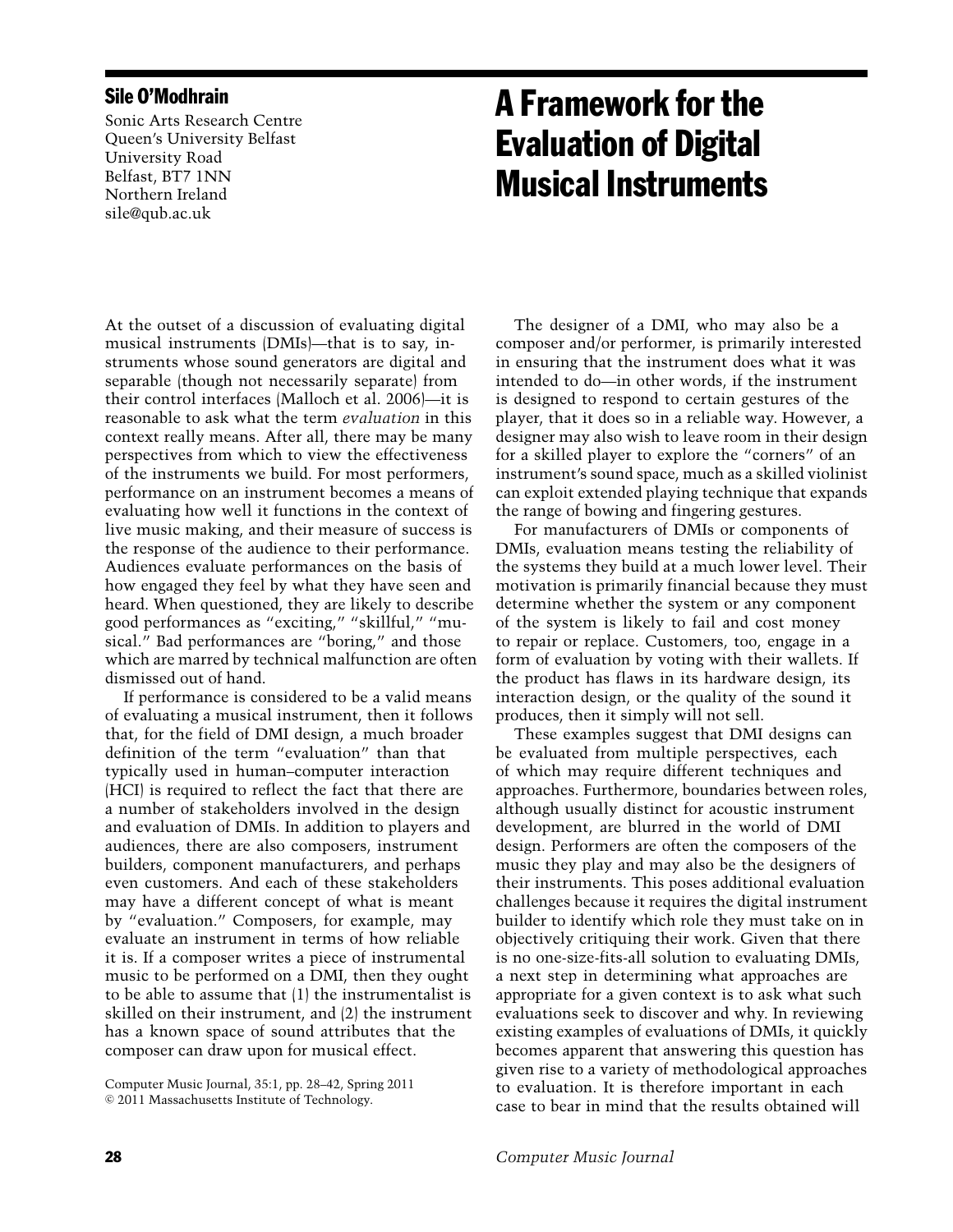reflect not just the question posed, but also the methodological approach used and the interests of the stakeholder carrying out the evaluation. The framework proposed in this article is an attempt to provide a structure within which these competing interests can be reflected, enabling performers, designers, and manufacturers to more readily identify the goal of a given evaluation, and view their own methodological approach within the context of prior work.

## Disentangling Some Terminology

Before embarking on a discussion of evaluation, it may be helpful to define some terms that are often used in describing methodologies for designing and evaluating systems in HCI, as these terms also frequently appear in the literature on DMI design and evaluation.

#### **Guidelines and Principles**

Much research in HCI culminates in lists of guidelines and/or principles for design and/or evaluation of design. Principles represent general statements that are based on research or practical experience relating to how people learn and work (Dumas and Reddish 1999). They represent general design goals, but provide little guidance about how such goals should be achieved. Cook's "principles for designing computer music controllers," for example, include statements such as: "Instant music, subtlety later," a statement that says nothing about how to achieve this goal in an instrument design, just that such a goal is a desirable property of a successful computer music controller (Cook 2001, 2009).

Guidelines, on the other hand, are often derived from general principles and define practical goals that can be applied to particular contexts of use. Wanderley and Orio (2002), for example, provide a set of guidelines to aid in selecting suitable tasks for evaluating DMI designs. These are more specific than principles and are intended for a specific context—DMI evaluation. Although guidelines and principles are not in and of themselves methods

for evaluating DMI designs, they do represent abstractions of evaluation results or observations from practical experience that can be used to guide future work.

#### **Models**

Models are representations of systems or artifacts that provide a means of reflecting upon the design or behavior of a system. Models can take many forms, from mathematical formulae that describe the structure of galaxies, to flow diagrams that describe system behavior, to miniature physical models of buildings and cities that make explicit topographic features and spatial relationships. They exist along a continuum ranging from descriptive models that employ analogy and metaphor at one end to predictive models that employ mathematical equations at the other, with most models lying somewhere in between (MacKenzie 2003). A particular class of models of interest here are cognitive or mental models, namely, the models constructed by users that enable them to understand how physical systems work. A mental model is defined as an internal representation of an external reality. It is built on-the-fly, from knowledge of prior experience, information acquired via perception, and problemsolving strategies. Such a model contains minimal information, is unstable, and is subject to change. Its purpose is to guide decision-making in novel situations and to provide feedback on such decisions. Mental models also allow users to rehearse actions and predict potential outcomes of these actions (Gentner and Stephens 1983).

In the context of HCI, authors such as Norman (1988) and Cooper (1995) have proposed that, in developing a novel computer system, three coexisting representations of the system can be usefully modeled in order that the interaction between these representations can itself be fully understood.

1. The system or implementation model—the model that describes the workings of the system from the perspective of the hardware and/or software designer.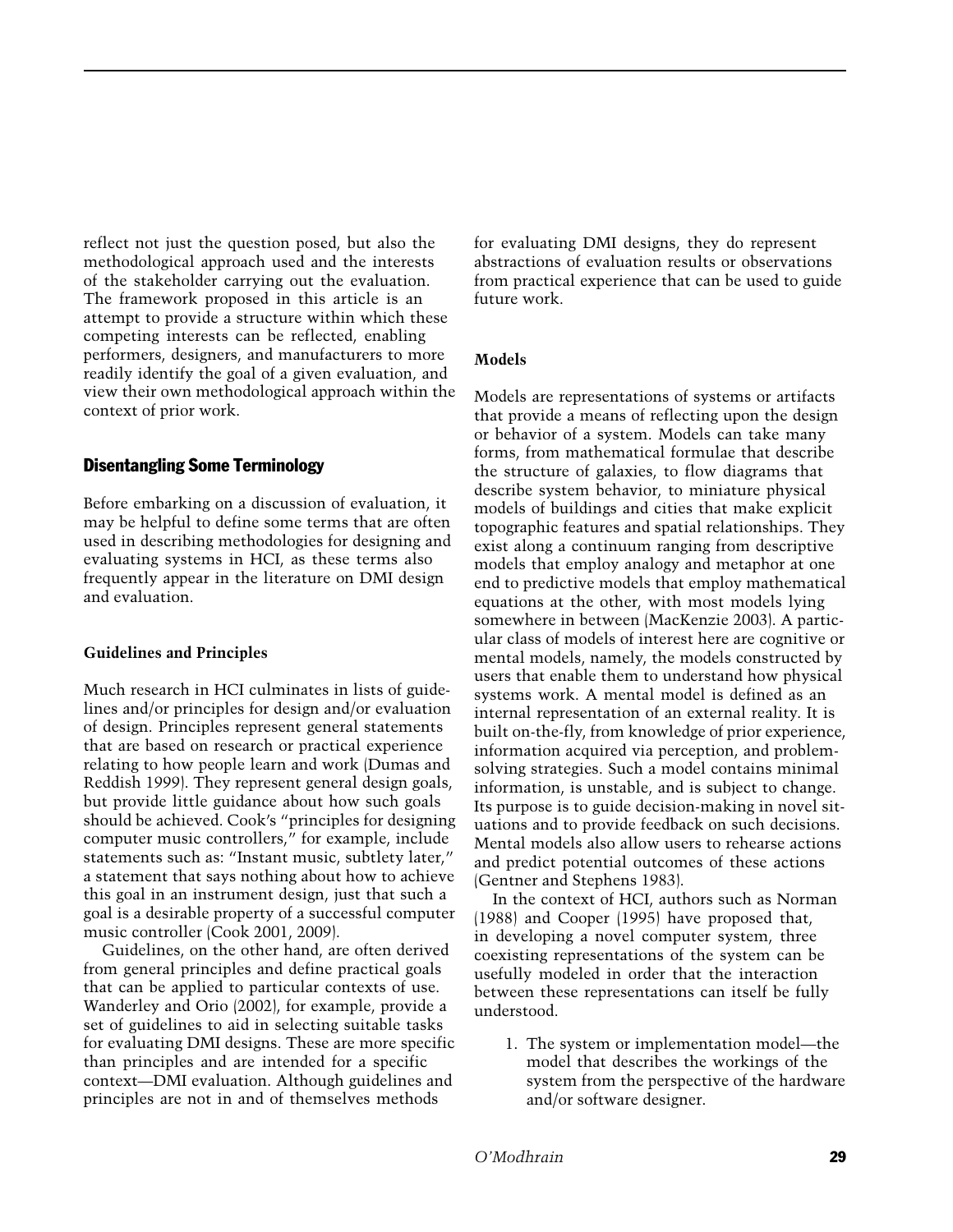- 2. The user's model—a description of how the user understands the behavior of the system, e.g., how they model the relationships between cause and effect, between the actions they perform and the system's response.
- 3. The design model—the way in which the designer represents the behavior of the system to the user including the presentation of possibilities for action, the behavior of the system throughout an interaction, and the representation of relationships between different system components.

In the context of DMI design, models have been employed for many purposes. The synthesis technique known as *physical modeling* (Smith 2008), for example, has been used to predict the behavior of every aspect of an instrument, from the resonance of the instrument's body to the behavior of its excitation mechanism, e.g., a bowed string (Serafin 2004). Other aspects of DMI design have also benefited from the development of models. In particular, the knotty problem of mapping the gestures of a performer onto the parameters that control the sound output of an instrument has been addressed through a series of modeling papers that seek to constrain the space of mappings to those that are useful for the instrument designer. These models range from strategies for directly mapping input or control parameters into parameters for sound synthesis (Choi, Bargar, and Goudeseune 1995), to more complex models that incorporate intermediate layers of abstraction (Hunt and Kirk 2000). A further reason to employ models as part of the process of defining mappings in DMI is highlighted by Fyans, Gurevich, and Stapleton (2009). Motivated by a desire to model a spectator's understanding of error in performance on DMIs, they suggest that the presence of a clear design model that relates a performer's gestures to an instrument's response will determine the degree to which the spectator can build their own mental model of the interaction and thereby understand the performer's intent.

#### **Frameworks**

The term *framework* is often used in the context of HCI to describe a conceptual scaffold that can help to elucidate relationships between design approaches within a given design space. Frameworks that are generative in nature, that is, those that lay out spaces of design possibilities, serve to systematize thinking and promote reflection that may uncover new design ideas. In defining his interaction design framework, for example, Verplank (2003) creates a scaffold to guide those tasked with developing a design idea by setting out the relationships between different aspects of an interaction and the overall conceptual model governing the design. Verplank stresses that "the invention of an interaction involves not only one compelling scenario and a unifying metaphor but consideration of a variety of scenarios and a wide exploration of alternative and mixed metaphors" (Verplank 2003, p. 8).

Other frameworks have been developed for HCI that are more evaluative in nature, typically incorporating guidelines and principles, and binding them together within an overarching design specification. Hornecker and Buur (2006), for example, propose a framework for tangible interaction design that makes explicit the relationship between four emergent "themes" in the field of tangible and embedded interaction. The authors explicitly state that their purpose is not to provide a taxonomy for designing tangible interfaces, but to posit perspectives and themes for the analysis and conceptual guidance for design.

Frameworks need not only be expressed in terms of structures that organize previously defined thematic areas, design guidelines, or design principles. Bellotti et al. (2002), for example, develop a framework for designing sensing systems that is structured as a set of questions posed to the designer, each of which is then broken down into a number of challenges that should be considered. As they point out, designers of interactions that rely on sensing systems are presented with questions that differ somewhat from those of standard window, icon, menu, pointing device paradigms, e.g., "When I address a system, how does it know I am addressing it?" In the graphical user interface paradigm, this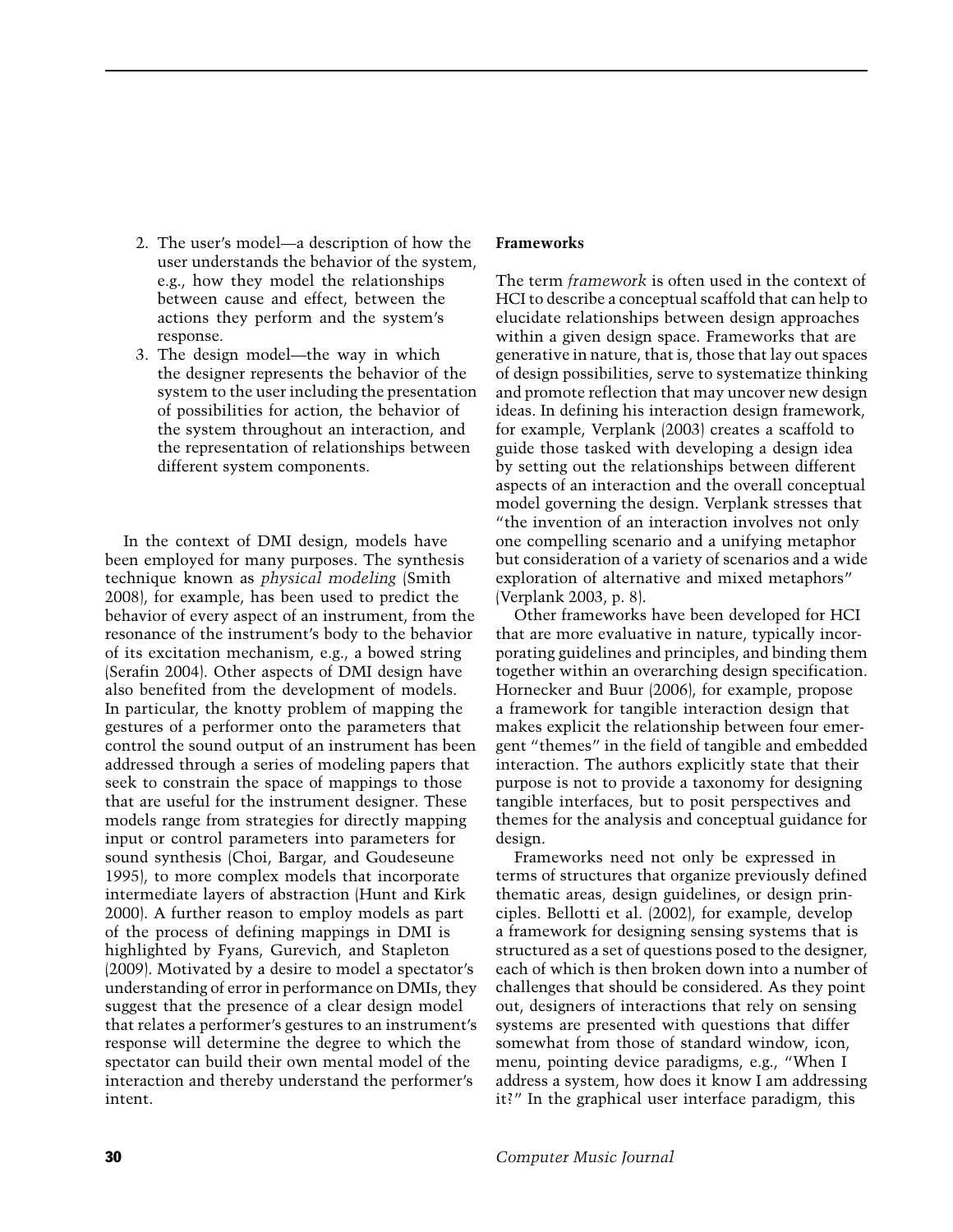is a relatively trivial problem—the user moves a pointer onto an interface object, clicks on it, and the system responds. For a sensor-based system such as a DMI, this design challenge expands into a whole series of sub-challenges such as:

- 1. How does the system disambiguate signal from noise?
- 2. How does the system identify the intended target for an action?
- 3. How does the system know what to ignore? (Adapted from Bellotti et al. 2002).

By constructing a framework that addresses such questions in a systematic way, these authors provide a useful tool against which the performance of a sensing system can be tested.

Frameworks for DMI design have been proposed that address domain-specific issues, such as the mapping of physical input controls to sound synthesis parameters (Gelineck and Serafin 2009), and for contextualizing paradigms for DMI performance and control (Malloch et al. 2006). The framework presented by Malloch and colleagues builds upon Rasmussen's model of human information processing, in which both performance behaviors and performance context are characterized as belonging to model/symbol, rule/sign, or skill/signal domains (Rasmussen 1986, cited in Malloch et al. 2006). In the context of their framework, Malloch et al. suggest that skill or signal mode is the mode most similar to what is normally understood as musical interaction because it is characterized by rapid, coordinated movements in response to continuous sound or haptic feedback from an instrument. The outputs, at this level of granularity within their framework, are signals such as captured gestures that are used directly for performance feedback. At a higher level of abstraction is the sign or rule-based domain, which they equate to the ordering of prerecorded or predetermined sections into sequences of events. Finally, at the highest level of abstraction within the framework is the symbol or knowledge domain, within which the musician is required to actively engage in interpreting abstract concepts (derived from scores or other abstract instructions). The power of this framework is that it describes a

space within which it is possible to locate guidelines, principles, and models that have been derived from earlier DMI design and research, placing them within a context where the relationships between their different roles in the design process can be represented. At the signal level, for example, it is possible to locate the body of work on parameter mapping, whereas much work on characterizing expressive control would seem to belong to the symbolic or knowledge layer.

#### **Taxonomies**

Taxonomies are often used in HCI as a means of categorizing methods of design or evaluation according to characteristics that they have in common. The metaphor and embodiment taxonomy presented by Fishkin (2004), for example, was developed as a means of determining the "tangibility" of a tangible user interface (TUI), while providing a design space within which instances of TUIs can be compared in terms of their design metaphor, on one dimension, and their level of "embodiment," on the other dimension. With respect to DMIs, Paine (2010) has recently conducted a community-wide survey to create a comprehensive taxonomy of real-time interfaces for electronic music performance. Though at a preliminary stage, the process has already cast a spotlight on some interesting issues relating to how DMIs can be categorized, suggesting that categories such as "gestural controller," "digital controller," and "instrument" may represent a first level of division, but also pointing out that DMIs represent a new class of musical instruments not seen before in music history, in which the roles of creating real-time content and controlling the instrument are combined (Paine 2010). It should be noted that taxonomies differ subtly from frameworks in that their primary purpose is to define categories that are mutually exclusive, whereas frameworks tend to posit relationships that may be somewhat more interconnected.

In summary, frameworks often function to make explicit relationships between elements of an underlying theoretical approach, wrapping a design context around guidelines, principles, or even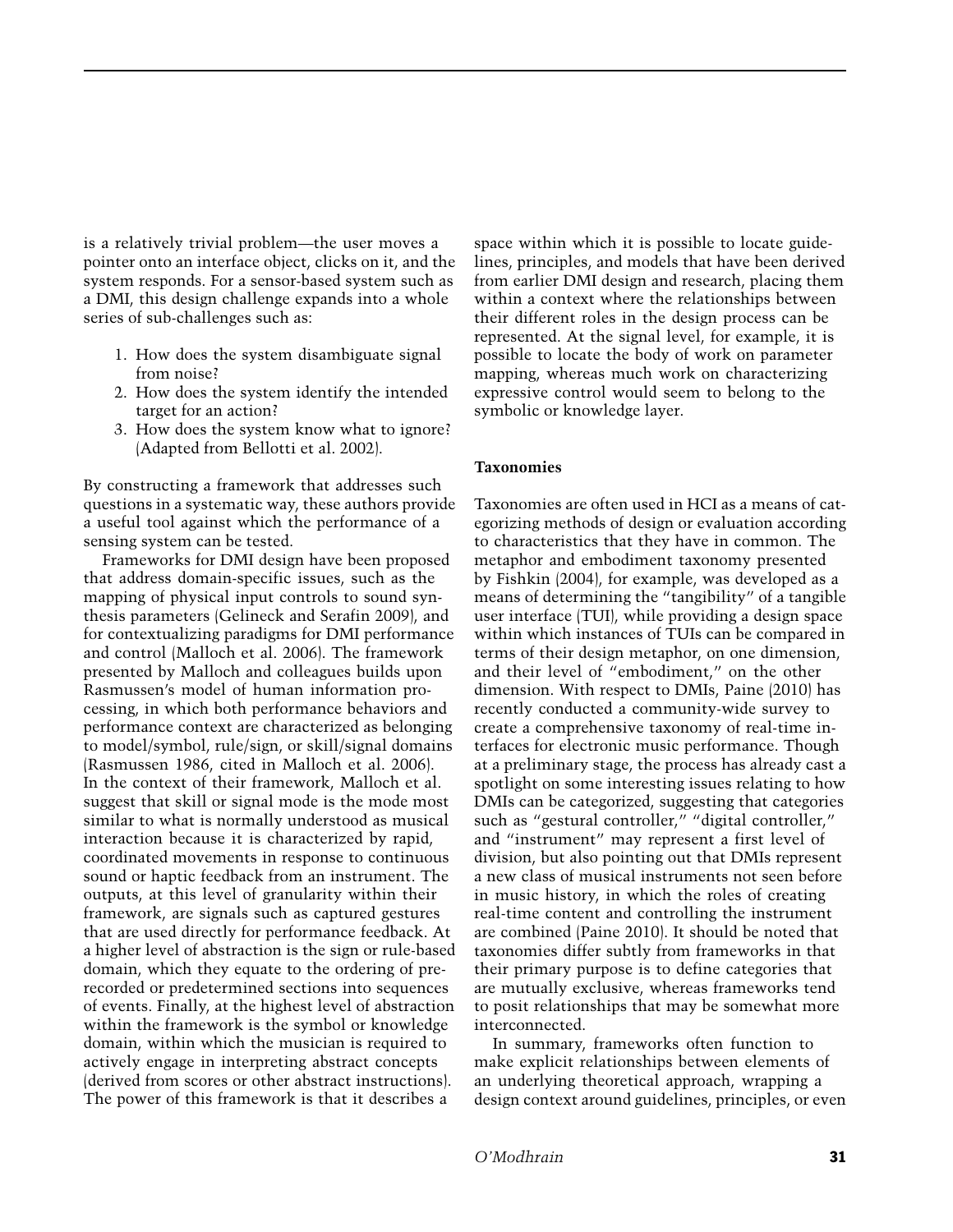models that instantiate this approach. Taxonomies function to categorize design approaches and, in doing so, can provide a basis for comparing elements from different categories along one or more salient design dimensions. Models are typically used to predict, for a given set of input conditions, how a system will perform. Principles represent general design goals, expressed in terms which provide little explicit direction as to how they should be implemented. Guidelines, on the other hand, are usually practical suggestions relating to how particular design goals might be achieved.

## A Framework for Approaching the Evaluation of DMIs

Having presented some of the terminology used to contextualize the results of evaluations, let us return to the discussion of what kinds of questions different stakeholders might seek to answer through evaluation and why. As noted earlier, an HCI framework is usually a conceptual scaffold whose purpose is to set out the relationship between different approaches to the development of human–computer interfaces, whether that be in terms of theoretical foundation, design, or evaluation of design. The framework proposed subsequently addresses the evaluation of DMI designs from a number of perspectives that, in turn, reflect the roles of various stakeholders in the design process. Whereas the designer of a DMI may initiate the development of a new instrument, feedback from performers and audiences observing performances can play an important role in shaping the instrument as it evolves. The development of performance practice and a dedicated instrumental repertoire can go hand-in-hand with the evolution of a DMI, so that performers and composers become participants in shaping the function, form, and sound world of the instrument. Some instruments, such as Max Mathews's "Radio Baton" (1991), begin life as prototypes; yet, through repeated use in performance and the development of dedicated repertoire, these prototypes are refined and made robust to a point where they eventually became commercial products. Before setting out this framework, therefore, it is necessary to discuss evaluation from the perspective of each of these stakeholders, and to briefly summarize each perspective as it is currently represented in the DMI literature.

## **Evaluation of Performance—The Audience's Perspective**

As many authors have pointed out, the greatest challenge facing designers of DMIs is that there is no longer a perceivable causal link between the gestures required to play the instrument and the mechanism that produces its sound. Schloss (2003), in particular, suggests that this disappearance of the relationship between cause and effect ultimately impacts upon the relationship between a performer and their audience. He notes that for approximately 30 thousand years, the way in which instruments produce sound has been physically evident to an audience. Only in the last 30 years or so has this relationship been dismantled. If, as Schloss implies, there is no reason for a causal relationship between gesture and sound to exist, how can the performer reconstruct a meaningful relationship between their actions and the sound that comes out of their instrument? Although he does not provide a solution to this problem, Schloss suggests that providing visual cues linking cause and effect, whether supported by the instrument or constructed as part of the performance (almost like choreography or magic), is a key component in making the performance convincing and effective. For this reason, he argues, people who perform should be performers and not merely "babysitters" of their sound-producing technologies.

Several studies indicate that observers of musical performances derive significant information about a performer's musical intent from observing how the performer moves during a performance. Davidson (1994), for example, asked several pianists to play the same piece in three ways—once with as little expression as possible, once projecting their expressive intent, and once with exaggerated expression. Performances were recorded using Johansson's point-light technique (Johansson 1973) and then replayed to a group of naive observers under three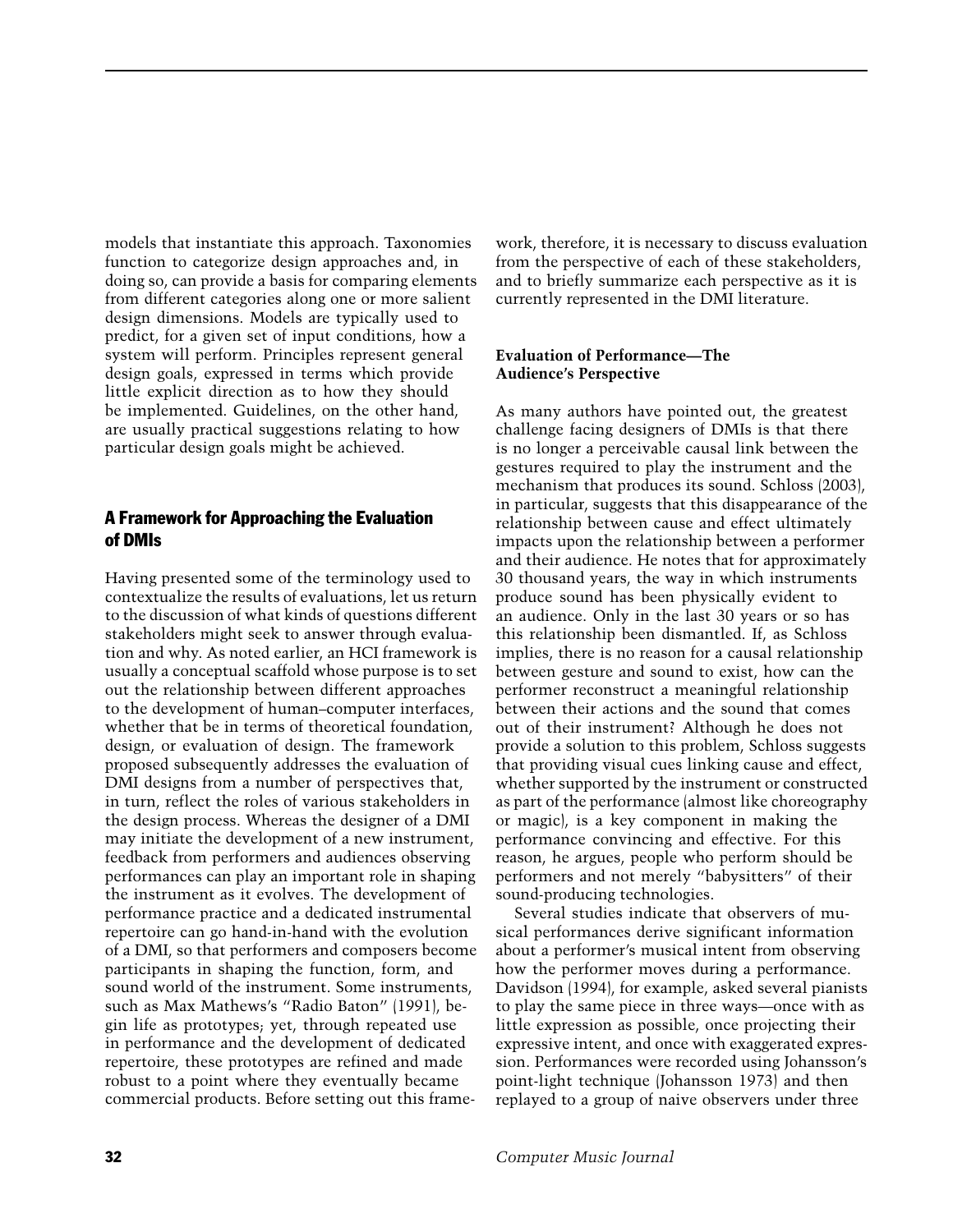conditions—sound only, point-light video only, or sound and video together. They were then asked to rate performances according to a seven-point scale from deadpan to exaggerated. Results clearly demonstrated that participants were able to consistently recognize a performer's expressive intent, regardless of whether they could see, hear, or both see and hear the performance. It is significant that the observers' mean average ratings ranged most widely from deadpan to exaggerated conditions when both audio and visual information were present. Later studies have confirmed this finding. Dahl and Friberg (2007), in a study exploring the communication of different emotional intentions in marimba, bassoon, and saxophone performances, found that participants were able to distinguish between happiness, sadness, and anger at levels above chance when presented with only video footage. It is interesting to note that all of these studies, and indeed many others supporting Davidson's findings, have used performances on acoustic instruments. Perhaps a valid evaluation of DMI designs might be to see if, given the same task, audiences were similarly consistent in their responses.

In contrast to the work of authors such as Davidson and Friberg who focus on how well performers communicate expressive nuance to their audience, Fyans, Gurevich, and Stapleton (2009) have begun to develop a model of a spectator's understanding of error in performance based in part on their understanding of performer intent. Schloss (2003) has noted that people attend musical performances in part to observe skilled players doing something they cannot do themselves. But what is it about the interaction between a performer and their instrument that enables audience members to make this judgment? Fyans, Gurevich, and Stapleton suggest that, for the spectator, skill is a judgment based on a combination of knowledge, experience, and their own assessment of the degree of difficulty of a piece. They suggest that the spectator's understanding of success is a continuous measure of the distance between the performer's intent (as understood by the spectator) and the performance outcome (as perceived by the spectator). The problem posed by DMIs is that there is often no way for a spectator to have acquired knowledge about how

an instrument should be played: DMIs often have no associated repertoire or performance history and often no obvious metaphor connecting them to prior musical contexts. The challenge, therefore, is to determine how audiences disentangle judgments about performance error from judgments concerning instrument failure—both result in a breakdown between a performer's intent and the outcome of an action, but the source of the former is a mistake by the player, whereas the source of the latter is a failure of the technology. Fyans, Gurevich, and Stapleton, adapting the framework for designing interactive sensing systems proposed by Bellotti et al. (2002), suggest that designers of DMIs can, as part of their design process, obtain feedback from performance spectators by posing similar questions, e.g: (1) How does the spectator identify the intended target for an action? And (2) How does the spectator know what to ignore in observing a performance?

In summary, evaluating DMIs from an audience's perspective presents challenges that are unmatched in traditional performance contexts. It is therefore up to the performer and instrument designer to help the spectator by reintroducing causal relationships that allow for the modeling of performer intent. Moreover, involving the spectator in the process of designing a DMI can ensure that such intended causal links are evaluated by an important stakeholder (a potential audience member) at an early stage in the design process.

## **Evaluation through Practice—The Performer's Perspective**

There is no doubt that the most important stakeholder in the process of designing and building a DMI is the performer. Unless the instrument can successfully translate their musical intent into sound in a reliable way it fundamentally fails as an instrument. Even in performances where the intent of the composer and/or performer is for the outcome of a process to be unpredictable, such as in cases where chaotic or stochastic elements are introduced as part of the synthesis or compositional process, these too must behave in a reliably unpredictable way. It is not surprising, therefore, that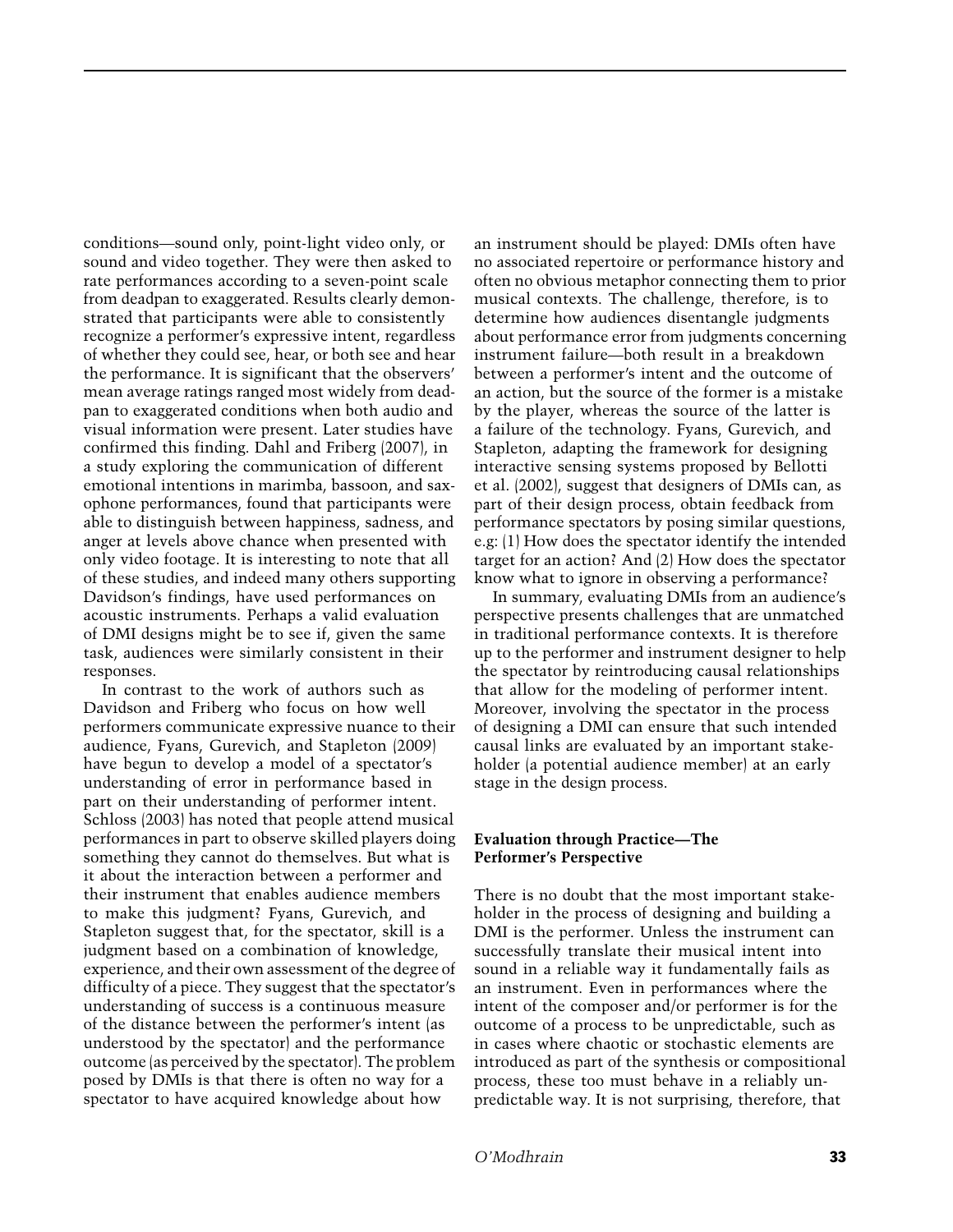much evaluation of DMI design has been rightly focused on determining how well instruments meet the needs of performers, and of audiences as the observers of performances. Although ultimately the best evaluation of a performance is one's own impression of how compelling it was to participate in or to attend, experienced computer music practitioners can provide us with guidelines or principles. These, in turn, are invaluable in informing the design of new DMIs.

The first point, which emerges from a number of such reflections, is that DMI players are not stupid; their instruments should be challenging to master and thereby engage them in developing virtuosity. David Wessel and Matthew Wright (2001), reflecting on many years of performance experience with DMIs, suggest that from the performer's perspective, such musical instruments succeed or fail for a number of reasons. Firstly, there are sociological reasons such as lack of a developed repertoire. Secondly, there are practical factors such as the reactive behavior of the instrument (e.g., the presence of latency and jitter that perturb fluent interaction with the instrument), the lack of coherence of the cognitive model underlying the design, the ease of use, and the potential for development of virtuosity. Dobrian and Koppelman (2006) argue that designers of DMIs can also benefit from studying acoustic instruments. Such studies can help develop relationships between playing gestures and sound that are both complex and intuitive, that intelligently characterize performance gestures, and that take advantage of existing instrumental skills. However, as Cook (2001, p. 1) argues, "copying an instrument is dumb," but finding a way to leverage expert technique makes sense, as you can thereby take advantage of all the years of practice that the performer has already invested in their technique. In building upon an existing instrument metaphor, though, Cook also points out that not all players have the ability to incorporate additional functionality, so that simply adding sensors to an instrument and expecting a performer to incorporate the gestures required to integrate them into their playing will not always work: "some players have spare bandwidth, some do not." Further, as the pianist Sarah Nicolls points out, adding sensors to an instrument not

only changes its functionality, but can also fundamentally alter the playing techniques required to achieve mastery. In reflecting upon performing with her augmented piano, Nicolls writes,

"Imagine the pianist lifting the arm away from the keyboard, perhaps signifying a breath between musical phrases. By using this gesture to generate data and in turn the processing of sound, I found, in making such a gesture, I was now focused on playing the sensors and NOT the previously almost subconscious movement—thereby turning the gesture into a material action. As a solo performer is only one body, one mind, these cycles of complexity and confusion in fact perhaps begin to disrupt the artistic spontaneity and intuitive physical sense and the original meaning of the gesture is potentially undermined" (Nicolls, 2010, p. 50).

Nicolls thereby cautions both the instrument builder and those composing for augmented instruments to consider such basic aspects of playing as the natural ebb and flow of effort in performance and the player's need to "recover" within the flow of a piece as a crucial part of sustaining skilled performance.

In summary, performance should be considered as the ultimate evaluation of any instrument design, and digital instruments are no exception. Performers are the only people who can provide feedback on an instrument's functioning in the context for which it was ultimately intended, that of live music making. And yet performers, too, can adapt to properties of instruments that are non-ideal—the sticky pedal on a piano, for example—so that an impartial assessment of an instrument's playability is also desirable if a solid design is to be assured.

## **Evaluation of Interaction—The Designer's Perspective**

From the foregoing discussion, it becomes apparent that more traditional evaluation methodologies for human–computer interaction are, in many cases, unsuited to the evaluation of DMIs. In fact, as Bellotti et al. (2002) point out, such methodologies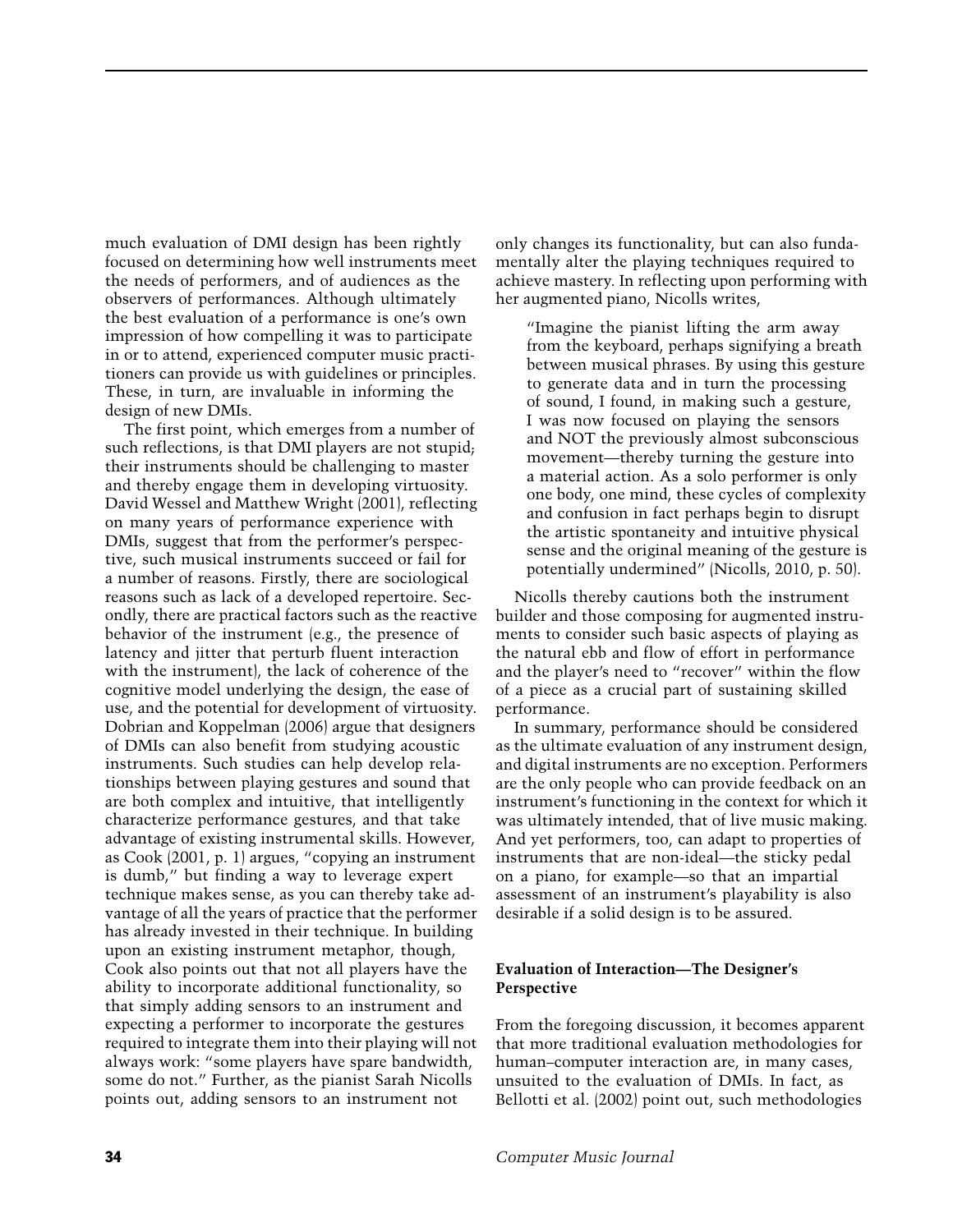are inappropriate for a whole class of interactive sensing systems. Traditional models for interaction design in HCI, such as Norman's action-execution model, place the responsibility for figuring out what state the system is in, and what actions are currently possible, firmly in the hands of the user (Norman 1988). Bellotti et al. (2002) suggest that, in comparison, interactive sensing systems more closely resemble the paradigm of person-toperson communication: Both parties must be able to establish a shared topic, such as a shared action goal. Significantly, in interactive sensing systems, both the system and the user operate within the same timeframe so that actions performed by one can be immediately coupled to responses of the other.

However, such a tight coupling between action and response presents difficulties in determining how to evaluate a user's experience, because interrupting their actions inevitably interrupts their thoughts and the achievement of their musical goals. Any comment on the behavior of the system is, therefore, made off-line with respect to the task being evaluated.

## *Evaluating Playability*

It is often necessary to probe interaction designs at the task level, particularly in order to evaluate two possible options for a given design, or to probe the mental model that a user is constructing of a given interaction task. In terms of a methodology, Wanderley and Orio (2002) have provided a contribution for evaluating the usability of DMIs. They recommend that evaluations should be constructed around simple musical tasks, such as reproducing musical units like glissandi or arpeggios. Furthermore, they suggest that evaluations should be placed within musical contexts or metaphors such as note-level control, score-level control, or sound-processing control (post-production activity) in order to aid the user in constructing an appropriate model of the task. In choosing appropriate tasks for such usability evaluation, they suggest that relevant features to be tested might include learnability, explorability, feature controllability, and timing controllability.

Several authors have subsequently implemented this framework in constructing evaluations of

instruments and controllers. Poepel (2005), for example, constructs a set of simple musical tasks and associated indicators according to Wanderley and Orio's framework. These tasks are constructed from skills known to lie within both the skill of the string players who were his participants, and the capabilities of the controller he was evaluating. The indicators used to evaluate the system, with respect to its ability to support expressive playing, were operationalized as tasks which were then grouped into categories. Timing accuracy, for example, incorporated a group of tasks characterized by tempo, timing, and pauses, and was represented in Poepel's study by tasks such as pizzicato, collé, spiccato, and playing short notes. What is particularly interesting here is that Poepel not only applies Wanderley's guidelines to the design of the evaluation, but also finds a way to map elements of advanced string technique onto musical tasks that, while modular in nature, still allow the player to probe the expressive potential of the interface.

An alternative framework for evaluating DMIs for their potential to support performers is proposed by Jorda (2004). In endeavoring to capture Wessel's notion of the need for DMIs to support the acquisition of skill and thereby the engagement of skilled performers over a long period of time (Wessel and Wright 2001), Jorda suggests that DMIs, indeed all instruments, can be described in terms of their ability to support diversity in musical style and performance. He therefore addresses similar issues in terms of evaluating an instrument's ability to support a performer in realizing musical goals, but frames his discussion not in terms of individual tasks, but classes of tasks that are expressed as levels of *diversity*. Jorda defines three classes in his framework, Macro, Mid, and Micro, and suggests that instruments can be described in terms of the "level" to which they support these diversity goals. Macro diversity ("MacD"), or stylistic diversity, refers to an instrument's ability to be used in a wide variety of musical contexts or styles, with more "general-purpose" instruments such as the harmonica having a higher level of MacD than those such as the double bass. Instruments with a high level of MacD, he suggests, are relatively easy to play for an amateur and are well suited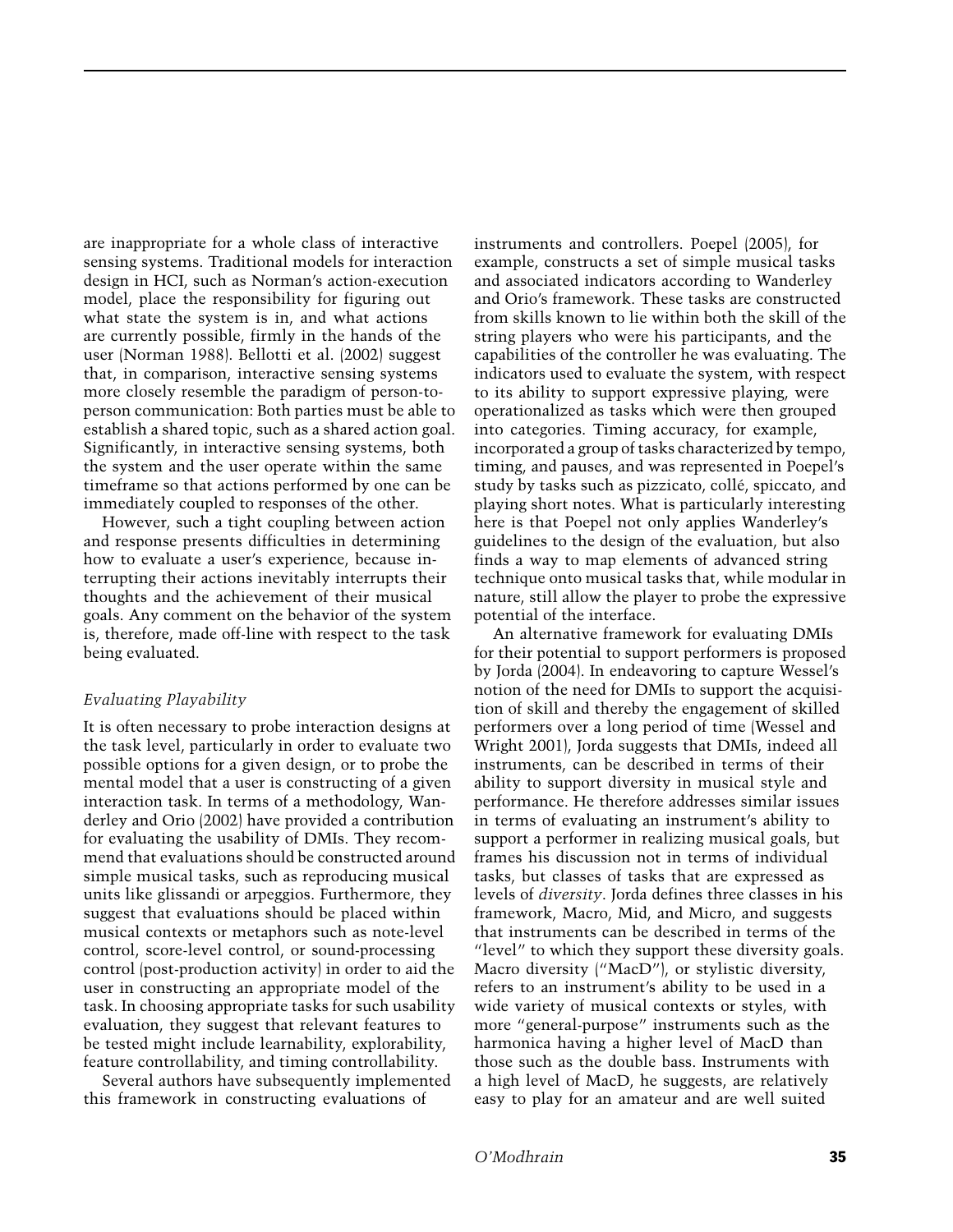to autodidactic methods. Mid diversity ("MidD"), or "performance diversity," captures the degree to which two performances on the same instrument can differ. Instruments capable of supporting a large repertoire of music requiring a high level of skilled performance, such as a violin, have a high level of MidD, whereas sound installations, which always produce the same sound in response to a limited repertoire of actions, have a low level of MidD. Micro diversity ("MicD"), captures the degree to which an instrument can reflect very fine nuances in performance. Instruments with a high level of MicD are those which are highly responsive to tiny nuances in performance gestures, such as a violin. Instruments with a low level of MicD do the same thing regardless of the way in which they are played—e.g., pressing a single button to start a sequencer. Instruments with high levels of MicD, Jorda suggests, have the greatest potential to encourage the acquisition of virtuosity and the development of sophisticated musical repertoire. It is important to understand that Jorda's diversity classes are not mutually exclusive—instruments that support performance diversity (high MidD) are also likely to support subtlety in performance nuance (i.e., they will also have a high level of MicD).

Although other approaches to evaluating DMIs at the task level exist, that of Wanderley and Orio has gained a firm foothold within the DMI design community. It is important to remember, however, that this framework is intended to evaluate the usability of DMIs, and that there exist many other methods, such as that of Jorda, that provide feedback on other aspects of DMI designs.

## *Evaluating Playing Experience*

The challenge in carrying out an evaluation of performance on any musical instrument is in finding a way to probe the player's experience without disrupting their engagement with the task. For traditional HCI evaluations, such as those of desktop interfaces, a number of techniques have been developed where a user's experience is captured as they work. Some of the most successful of these involve so-called "think-aloud" protocols

where users provide a running commentary on their thought process as they navigate the interface (van den Haak and de Jong 2003). But such techniques are of little use during any substantive musical task: They require the player to speak while they are both performing and evaluating the instrument, a task which is virtually impossible. Strain and colleagues have recently presented a modified think-aloud protocol that overcomes some of these limitations, where participants are asked to reflect on their experience after the event, but are prompted by the experimenter, who reminds them of actions they performed or problems they appeared to encounter during their interaction with the system (Strain, Shaikh, and Boardman 2007). Though this method was developed for the evaluation of speech output systems for blind computer users, it has recently been adapted for use in the evaluation of a percussion controller (Chuchacz 2009). These scenarios have much in common, as in both cases normal thinkaloud protocols are inappropriate because the user is fully engaged in attending to the audio output of the system.

Because what is ultimately most important is how suitable a DMI is for music making in a live performance context, any evaluation must be able to assess how well the instrument performs in terms of both its practical and musical usability. Most evaluations reported in the DMI literature achieve this goal by using qualitative and quantitative methods in parallel. Such studies typically capture real-time sensor data from an instrument that are then analyzed with respect to measures such as accuracy in timing or the trajectory of movements in order to judge some aspect of the instrument's controllability. Qualitative data in the form of responses to questionnaires are often gathered to probe the player's experience of the instrument at a cognitive level, and both data sets are then used in evaluating the system. The result is that the player's performance on the system, and their experience of performing on the system, are not assessed at the same time—the questionnaire typically records the player's reflections upon their experience after the event. In an extension of this paradigm, some authors have employed more advanced lexical analysis tools, such as discourse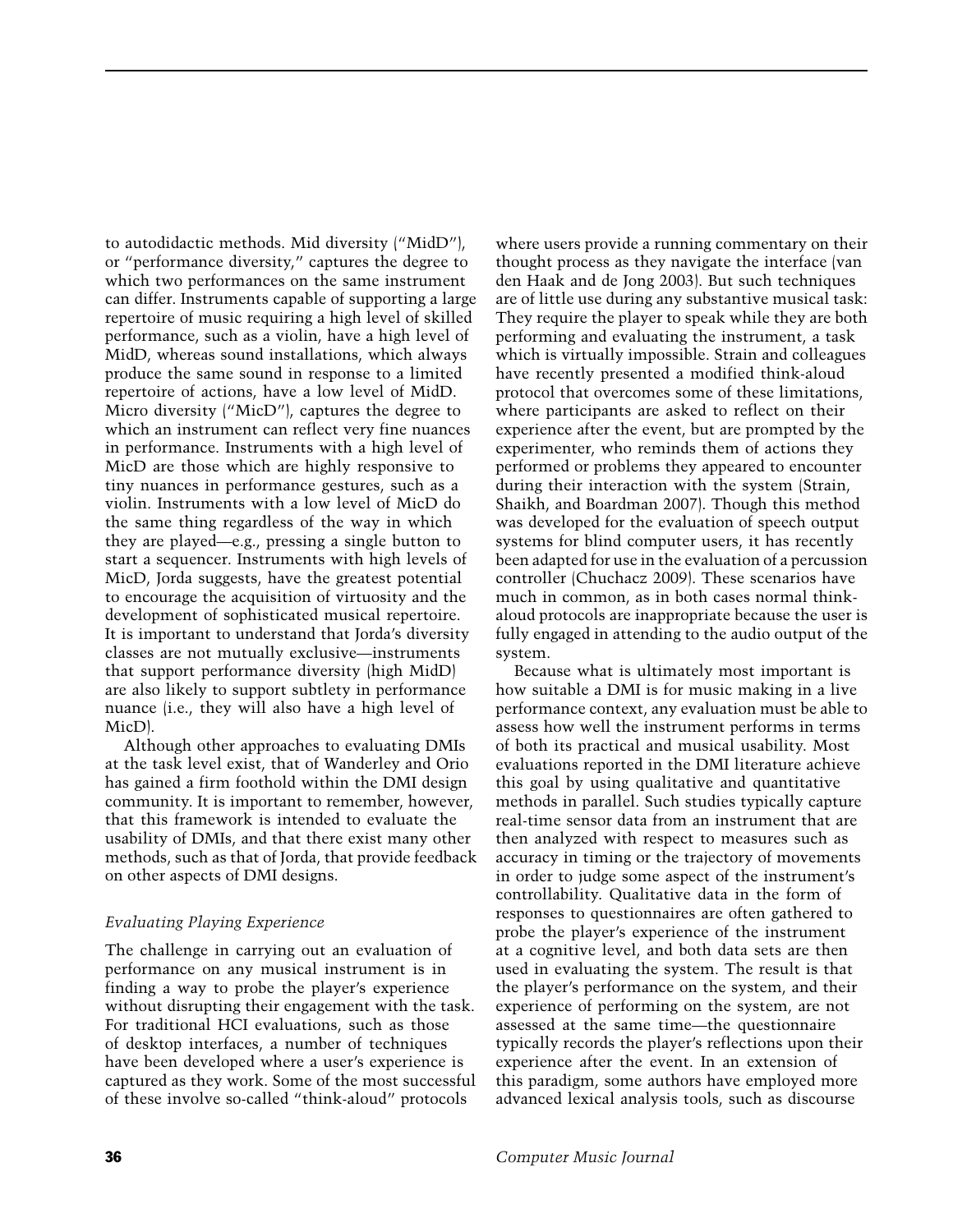analysis and concept mapping, to quantify data obtained through semi-structured interviews (Paine, Stevenson, and Pearce 2007; Stowell, Plumbley, and Bryan-Kinns 2008; Chuchacz 2009). When compared to choice-based questionnaires, this approach has the advantage of being able to capture subtle nuances in participants' responses to probe questions and to allow quantitative results to be extracted from unstructured dialogue.

Is it possible to devise a methodology that could capture a player's experience of playing while they are engaged in a musical task? The growing trend in HCI research toward evaluating experience rather than efficiency is currently giving rise to new methods for evaluation that are experiencerather than task-focused (Kaye 2007). This need has arisen because HCI now includes a whole class of interactions that, like musical performance, couple real-time motion capture with real-time audio, video, and often haptic feedback. The evaluation of environments for immersive gaming and training, for example, requires the development of protocols that can capture a user's experience while interacting within a fully immersive, time-critical context. As Kiefer, Collins, and Fitzpatrick (2008) suggest, ultimately the best way to do this may be by using non-intrusive systems to monitor physiological data such as electroencephalography, electromyography, and galvanic skin response sensing. While physiological tracking has already been employed as an input method for musical control (Knapp and Cook 2006; Coghlan and Knapp 2008), it does not yet appear to have been used directly to evaluate the experience of playing a DMI.

HCI research on the evaluation of interactive game playability is relevant in a discussion of the experience playing DMIs. Although at their simplest these techniques incorporate fairly standard usability measures, such as time-on-task, etc., the evaluation of so-called "long games" has generated methods that appear to have potential for evaluating the learnability and playability of new musical instruments. "Long games" are those defined by the industry as having single playing sessions that last for approximately one hour but that have a maximum playing length of tens of hours. As such, engagement with long games has much in

common with learning to play a new musical instrument or learning to play a new piece on an instrument that has already been mastered. Febretti and Garzato (2009) have measured the correlation between usability and playability factors for long-term user engagement in eight commercial "long games." Using a combination of heuristic techniques and data captured through game rating aggregators available on specialized Web sites for game quality assessment, they determined that long term engagement is more significantly affected by the density of usability defects for a given gaming session than by the overall number of such defects in the game. If the density of usability defects is low, i.e., a particular usability problem crops up infrequently during a gaming session, the effect on engagement is temporary and local. If, on the other hand, the density of usability defects is high, playing experience and engagement are significantly affected. Though such a study does not appear to have been carried out in the context of digital instrument evaluation, these findings suggest that the number of usability defects encountered within a given performance is more likely to have an impact on playing experience than the total number of usability problems encountered with any one instrument across its lifetime. This is certainly a hypothesis that deserves to be tested.

#### **Evaluation within the Marketplace—The Manufacturer's Perspective**

Although a discussion of marketing of DMIs falls outside the scope of the current article, it is important to remember that manufacturers have a crucial role to play in the development of DMI designs. The components upon which designers rely are themselves developed and tested by companies who are thereby invested in the success of a particular DMI as a product. Other companies exist who create middleware such as plug-and-play hardware, synthesis software, etc., and these companies must be considered as stakeholders in the design process because they too are interested in the success of the elements that they supply. Indeed, the development of tools and components can greatly shape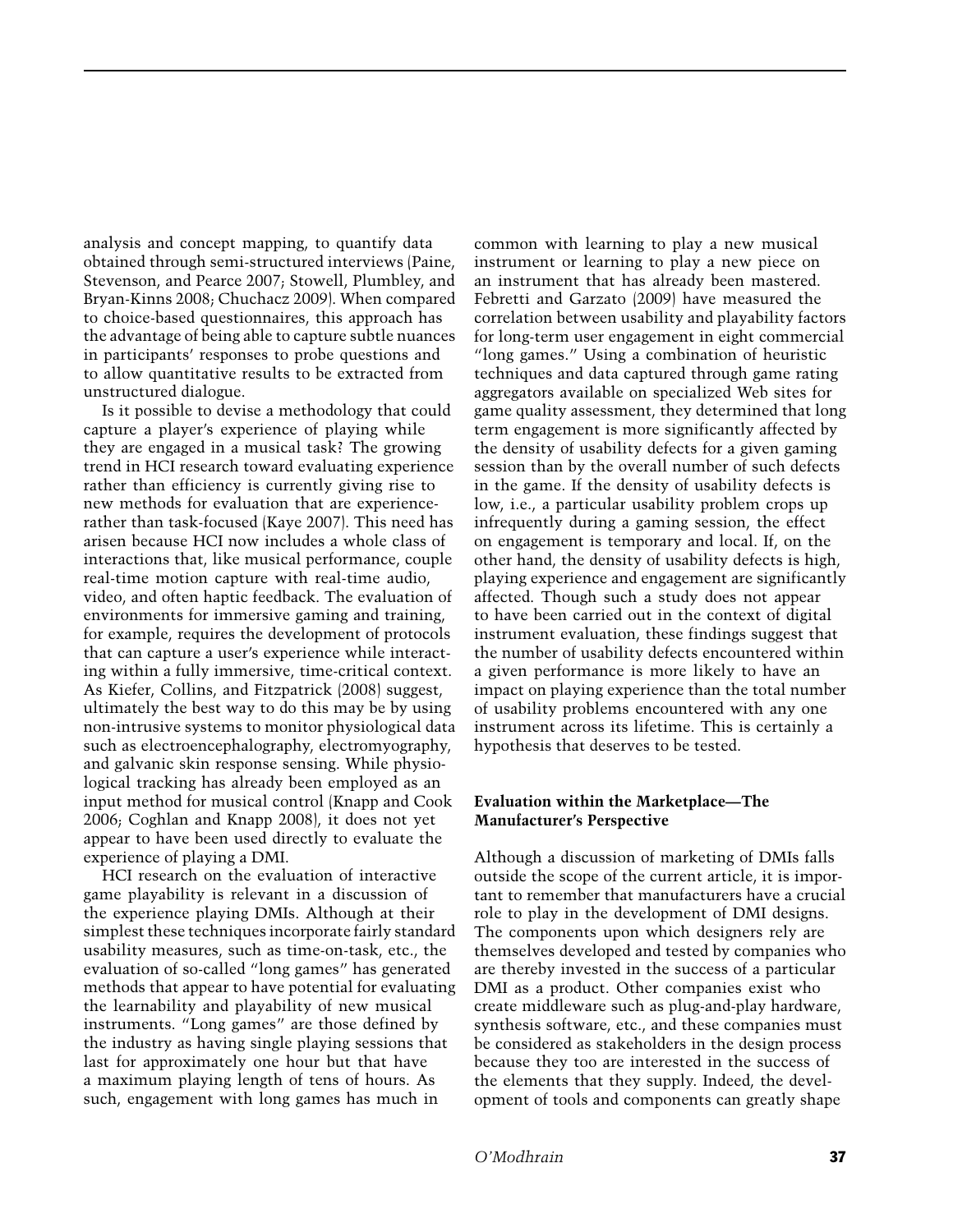| <i>Stakeholder</i>     | <b>Possible Evaluation Goals</b>                                                                       |                                                                               |                                                                                 |                                                                               |
|------------------------|--------------------------------------------------------------------------------------------------------|-------------------------------------------------------------------------------|---------------------------------------------------------------------------------|-------------------------------------------------------------------------------|
|                        | Enjoyment                                                                                              | Playability                                                                   | Robustness                                                                      | Achievement of<br>Design<br>Specifications                                    |
| Audience               | critique, reflection,<br>questionnaires,<br>observational studies                                      | experiments<br>concerning mental<br>models                                    |                                                                                 |                                                                               |
| Performer/<br>Composer | reflective practice,<br>development of<br>repertoire, long-term<br>engagement<br>(longitudinal study?) | quantitative methods<br>for evaluation of<br>user interface,<br>mapping, etc. | quantitative methods<br>for hardware/<br>software testing                       |                                                                               |
| Designer               | observation,<br>questionnaire,<br>Informal feedback                                                    | quantitative methods<br>for user interface<br>evaluation                      |                                                                                 | use cases, feedback<br>regarding<br>stakeholder<br>satisfaction               |
| Manufacturer           | market surveys, sales                                                                                  | sales, consumer<br>feedback                                                   | quantitative methods<br>for hardware/<br>software testing,<br>consumer feedback | market penetration<br>(performers,<br>consumers), sales,<br>consumer feedback |

## **Table 1. Methods Used by Different Stakeholders for Evaluating DMI Designs**

the direction of DMI design (for example, consider the adoption of general purpose interfaces such as the WIImote, the Wacom tablet, and environments such as Supercollider and MaxMSP). There is also an iterative element—products which are infrastructure for today's DMIs were themselves once prototype systems in their own right, and are robust and successful because they too were the result of an iterative process of design and evaluation. Therefore, manufacturers must be considered as stakeholders who are engaged with DMI design and evaluation, not just at the end of a cycle of development, but also within the lifetime of most, if not all, DMI designs.

## **A Proposed Evaluation Framework**

From this discussion, it is apparent that the design of a DMI is dependent upon input from many stakeholders, each of whom brings to the table their own means of evaluating the instrument from their perspective. Initial design decisions concerning

aspects such as interaction or sound synthesis are associated with very specific methods for assessing success, e.g., benchmarking against existing models or standards for the relevant discipline. At some stage, however, the instrument ceases to be a collection of systems and becomes an entity in its own right, an entity whose function is to translate the intent of a performer into music, music which in turn will be experienced by an audience. Thus it is useful to develop a means of relating the interests of different stakeholders on one hand to the variety of reasons for evaluating instruments on the other, in order that the relationship between the two can be more readily understood.

The framework proposed in Table 1 is an attempt to accomplish this task. It is, as most frameworks are, primarily a scaffold, designed to provide a space within which these relationships can be further explored and within which a given evaluation of a DMI can be situated. It is populated here not with particular DMI evaluations, but with methods that represent the kinds of evaluations that have been carried out by a given stakeholder group to evaluate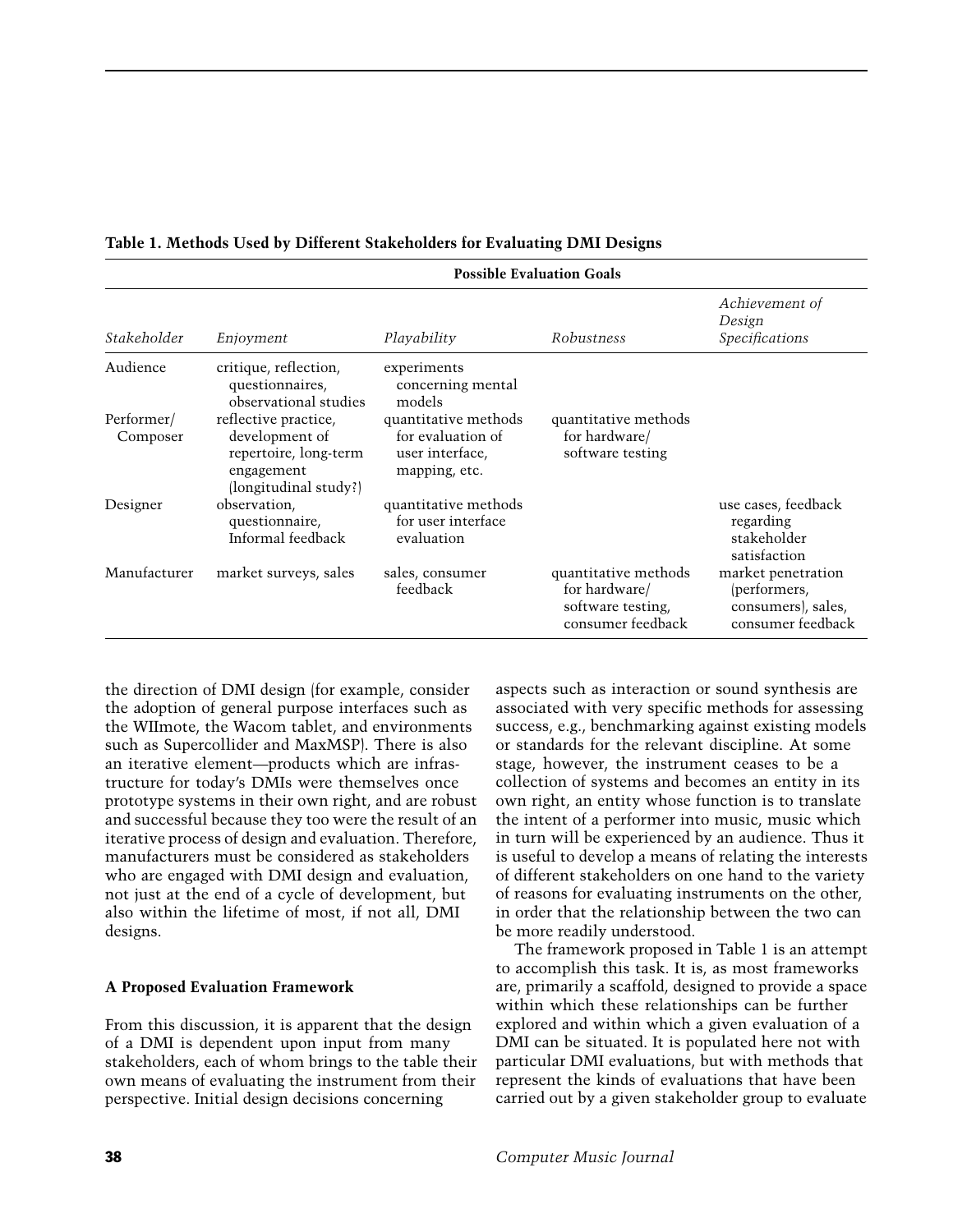an instrument with respect to a given goal. Table 1 illustrates possible stakeholders in the process of designing and evaluating DMI designs on the left, with possible goals for such evaluations on the right. The entries in the table represent methods that a given stakeholder might use in order to evaluate a DMI against a given design goal. Any single DMI may be the subject of more than one evaluation in the process of its design cycle, and these can easily be situated and related to each other within this grid.

Although the foregoing discussion has been organized with respect to stakeholder interests as represented by the left-hand column in this table, it is equally possible to approach a discussion of evaluating DMIs from the perspective of design goals such as those indicated on the right. Indeed, the discussion of playability already addresses the evaluation of DMIs with respect to the first of these goals. The literature documenting evaluation of interaction in HCI is rarely framed in terms of goals such as "enjoyment," "robustness," or "achievement of design specifications." In the case of goals such as robustness, which largely become issues at the product development phase, evaluation is typically closely tied to component design, which in turn is bound up with the intellectual property of an individual or company and as such is information that is often not available within the public domain. Similar issues may arise concerning the evaluation of instruments against design specifications when these specifications are commercially sensitive. However, it is entirely possible for an instrument to emerge as a result of a happy accident—consider the origin of the Theremin, which was a by-product of the development of early radio transmission technology (Glinsky 2000). In practice, most DMIs are developed in response to some design decision, however loosely stated—a decision that serves to provide some practical design constraints as the instrument evolves (see, for example, Blaine and Fels 2003).

The concept of enjoyment has, however, received some considerable interest within HCI, particularly as it relates to the evaluation of gaming experience. Sweetser and Wyeth (2005) have developed a model for evaluating enjoyment of game play in terms of

"game flow." The model they propose consists of eight elements—concentration, challenge, skills, control, clear goals, feedback, immersion, and social interaction. When used to evaluate two games which had previously been rated as having high and low levels of enjoyment using a preexisting tool, their model was successful in drawing out those aspects of the games that contributed to how enjoyable they were to play. As many of these elements find their parallel in musical performance, a model such as this might be adapted to evaluate enjoyment with respect to learning and playing DMIs.

In reflecting upon this framework, certain aspects of the process of evaluating DMI designs begin to emerge. For example, though both performer's and audiences are interested in modeling the causal link between the actions performed upon an instrument and the sound that results, the methods by which they might assess an instrument along this dimension may be quite different. Performers require stability and reliability from their instrument in order to model this causality, and this might be measured at the level of specificity, such as system jitter and reliability of sensor response (Wessel and Wright 2001). Audiences, as discussed earlier, also need to model causality, but at a much more cognitive level, and their understanding is typically explored using tools to probe such cognitive models. Plugging a specific DMI into this framework, one can imagine that considerations of causality for a performer will most likely be addressed at a stage of the design that precedes any consideration of audience evaluation.

Another interesting aspect of the framework proposed herein is the content of the cells in Table 1. These represent the points of intersection between stakeholder interests and design goals with respect to evaluation. Although some of these points of intersection, such as between Performer/Composer and Playability, have been extensively explored through studies such as those cited herein, others, such as the intersection between Audience and Enjoyment, are empty. In other words, the table highlights a somewhat uneven distribution of evaluation studies, with a greater emphasis on types of evaluation that are well supported by methodologies from HCI in general and from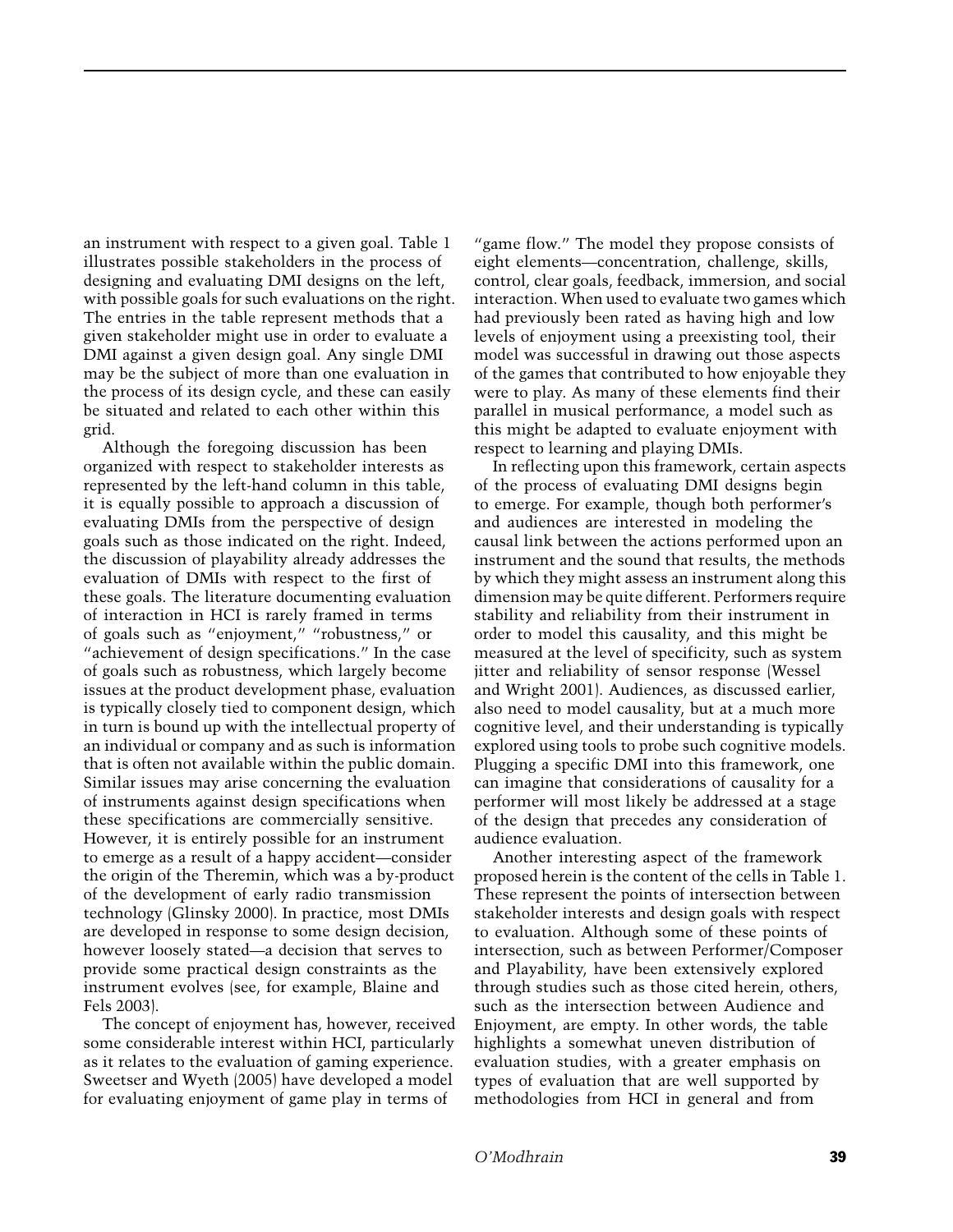the DMI design literature in particular. What this preliminary sketch of the framework reveals, therefore, are the opportunities and challenges that remain, both in terms of developing appropriate methodologies for evaluation for these areas, and for carrying out such evaluations. One important caveat is that not all of the points of intersection here may need to be addressed—some stakeholders simply may not have any interest in evaluating a DMI against a particular design goal. Audiences, for example, may not be concerned directly with an assessment of how closely an instrument design maps onto its initial design specification. Other empty squares on this grid clearly represent open questions—does a manufacturer currently have any processes in place for evaluating the enjoyability of their instrument? In short, there are likely to be many more possible goals for evaluation than those stated here, and new stakeholders in the design process are likely to emerge in time. This scaffold functions merely as a starting point for further discussion of the role of evaluation in the design of DMIs.

## Conclusion

As stated at the outset of this article, the purpose of this discussion has been to reflect upon the role that evaluation plays in the process of designing DMIs. The starting point for this discussion was an acknowledgement that there are many stakeholders in this design process, each of whom may have different goals with respect to evaluating an instrument, and different methodologies that they bring to the evaluation process. In fact, their different perspectives are all necessary, but often at different phases of an instrument's design cycle. It is important, however, for all involved in the process of designing DMIs to have a shared understanding of the role of any given evaluation, and to have a clear understanding of the questions being posed and the stakeholder perspective from which they have emerged. Only then can the outcome of such an evaluation be placed in perspective within the overall design process. The DMI evaluation framework presented herein is an attempt to provide some conceptual scaffolding

within which both the interests of stakeholders in the design process and possible goals of evaluation might coexist. The goal is to provide a means for those involved in DMI design to understand how these different perspectives contribute to the creation of the final product—an instrument that engages both performer and audience alike.

#### **References**

- Bellotti, V., et al. 2002. "Making Sense of Sensing Systems: Five Questions for Designers and Researchers." In *Proceedings of the SIGCHI Conference on Human Factors in Computing Systems: Changing our world, changing ourselves.* New York: Association for Computing Machinery, pp. 415–422.
- Blaine, T., and S. Fels. 2003. "Contexts of Collaborative Musical Experiences." In *Proceedings of the International Conference on New Interfaces for Musical Expression (NIME).* Montreal, Canada: McGill University, pp. 129–134.
- Choi, I., R. Bargar, and C. Goudeseune. 1995. "A Manifold Interface for a High Dimensional Control Space." In *Proceedings of the International Computer Music Conference.* San Francisco, California: International Computer Music Association, pp. 181–184.
- Chuchacz, K. 2009. "Real-time, Hardware Implementation and Musical Interface Design for a Percussion Instrument Based on a Physical Model." PhD Thesis, Queens University Belfast.
- Coghlan, N., and R. B. Knapp. 2008. "Sensory Chair: A System for Biosignal Research and Performance." In *Proceedings of the International Conference on New Interfaces for Musical Expression (NIME).* Genova: Casa Paganini, pp. 233–236.
- Cook, P. 2001. "Principles for Designing Computer Music Controllers." In *Proceedings of the International Conference on New Interfaces for Musical Expression (NIME)*. New York: Association for Computing Machinery, pp. 1–4.
- Cook, P. 2009. "Re-Designing Principles for Computer Music Controllers: A Case Study of SqueezeVox Maggie." In *Proceedings of the International Conference on New Interfaces for Musical Expression (NIME)*. Pittsburgh, Pennsylvania: Carnegie Mellon University, pp. 218–221.
- Cooper, A. 1995. *About Face—The Essentials of User Interface Design*. Foster City, California: IDG Books Worldwide.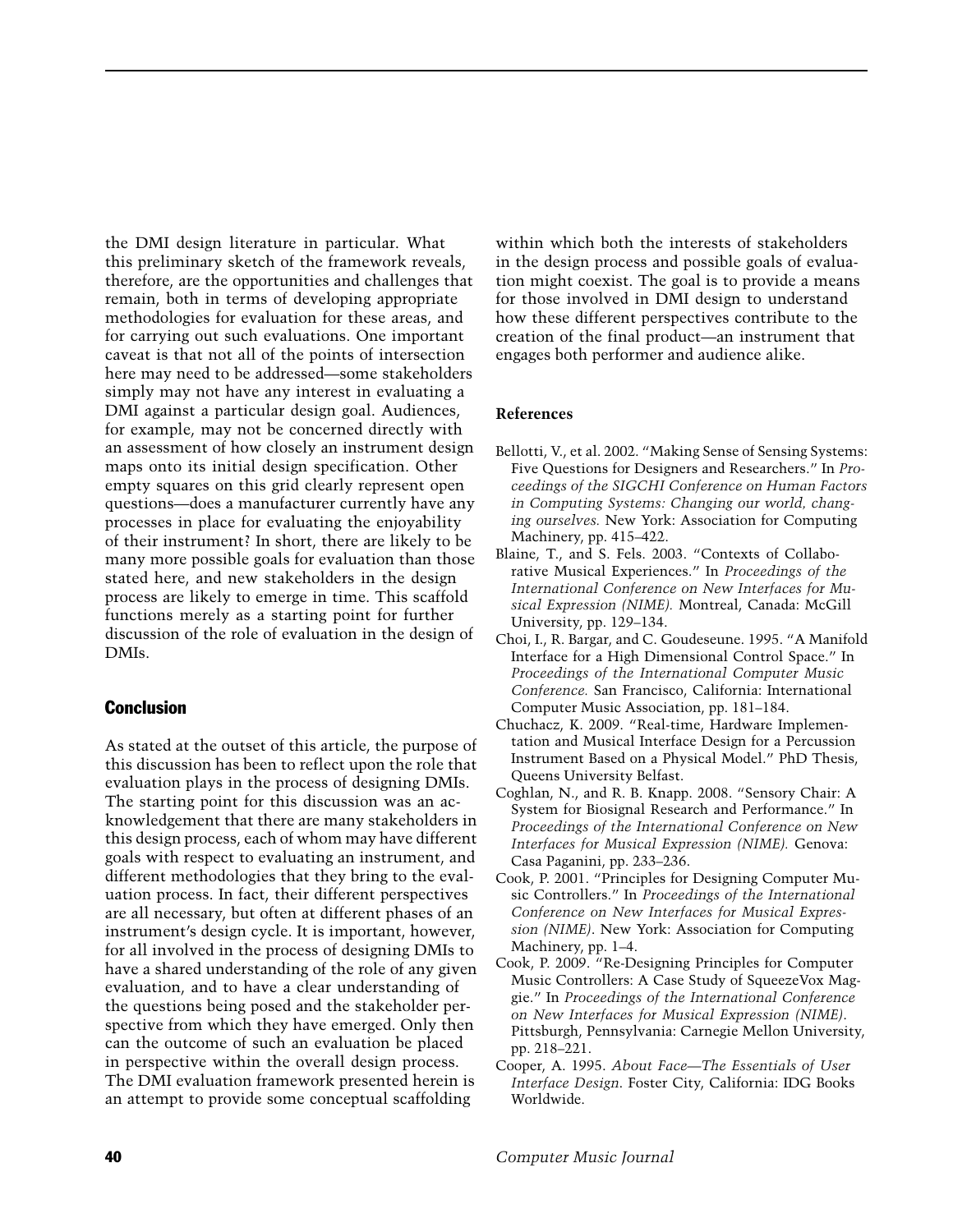- Dahl, S., and A. Friberg. 2007. "Visual Perception of Expressiveness in Musicians' Body Movements." *Music Perception* 24(5):433–454.
- Davidson, J. W. 1994. "What Type of Information is Conveyed in the Body Movements of Solo Musician Performers?" *Journal of Human Movement Studies* 6:279–301.
- Dobrian, C., and D. Koppelman. 2006. "The 'E' in NIME: Musical Expression with New Computer Interfaces." In *Proceedings of the International Conference on New Interfaces for Musical Expression (NIME)*. Paris: Institut de Recherche et Coordination Acoustique/Musique, pp. 277–282.
- Dumas, J. S., and J. C. Reddish. 1999. *Practical Guide to Usability Testing, 2nd ed*. Chicago, Illinois: Chicago University Press.
- Febretti, A., and F. Garzotto. 2009. "Usability, Playability, and Long-Term Engagement in Computer Games." In *Proceedings of the 27th International Conference Extended Abstracts on Human Factors in Computing Systems*. New York: Association for Computing Machinery, pp. 4063–4068.

Fishkin, K. 2004. "A Taxonomy for and Analysis of Tangible Interfaces." *Personal and Ubiquitous Computing* 8(5):347–358.

- Fyans, A. C., M. Gurevich, and P. Stapleton. 2009. "Where Did It All Go Wrong? A Model of Error From the Spectator's Perspective." In *Proceedings of the International Conference on New Interfaces for Musical Expression (NIME)*. Pittsburgh, Pennsylvania: Carnegie Mellon University, pp. 172–175.
- Gelineck, S., and S. Serafin. 2009. "A Quantitative Evaluation of the Differences between Knobs and Sliders." In *Proceedings of the International Conference on New Interfaces for Musical Expression (NIME)*. Pittsburgh, Pennsylvania: Carnegie Mellon University, pp. 13–18.
- Gentner, D., and A. L. Stevens, eds. 1983. *Mental Models*. Hillsdale, New Jersey: Lawrence Erlbaum Associates.
- Glinsky, A. 2000. *Theremin: Ether Music and Espionage*. Champaign, Illinois: University of Illinois Press.
- Hornecker, E., and J. Buur. 2006. "Getting a Grip on Tangible Interaction: A Framework on Physical Space and Social Interaction." In *Proceedings of the 2006 Computer-Human Interaction Conference*. New York: Association for Computing Machinery, pp. 437–446.
- Hunt, A., and R. Kirk. 2000. Mapping Strategies for Musical Performance. In M. Wanderley and M. Battier, eds. *Trends in Gestural Control of Music*. Paris: Institut de Recherche et Coordination Acoustique/Musique, pp. 231–258.

Johansson, G. 1973. "Visual Perception of Biological Motion and a Model for its Analysis." *Perception and Psychophysics* 14(2):201–211.

Jorda, S. 2004. "Digital Instruments and Players: Part II: Diversity, Freedom and Control." In *Proceedings of the International Computer Music Conference.* San Francisco, California: International Computer Music Association, pp. 706–710.

Kaye, J. 2007. "Evaluating Experience-Focused HCI." In *Proceedings of the 25th International Conference Extended Abstracts on Human Factors in Computing Systems*. New York: Association for Computing Machinery, pp. 1661–1664.

Kiefer, C., N. Collins, and G. Fitzpatrick. 2008. "HCI Methodology For Evaluating Musical Controllers: A Case Study." In *Proceedings of the International Conference on New Interfaces for Musical Expression (NIME).* Genova: Casa Paganini, pp. 87–90.

- Knapp, R. B. and P. R. Cook. 2006. "Creating a Network of Integral Music Controllers." In *Proceedings of the International Conference on New Interfaces for Musical Expression (NIME)*. Paris: Institut de Recherche et Coordination Acoustique/Musique, pp. 124–128.
- Malloch, J., D. Birnbaum., E. Sinyor., and M. M. Wanderley. 2006. "Towards a New Conceptual Framework for Digital Musical Instruments." In *Proceedings of the 9th International Conference on Digital Audio Effects (DAFx-06).* Montreal: McGill University, pp. 49–52.
- MacKenzie, I. S. 2003. "Motor Behaviour Models for Human–Computer Interaction." In J. M. Carroll, ed. *HCI Models, Theories, and Frameworks: Toward a Multidisciplinary Science*. San Francisco, California: Morgan Kaufmann, pp. 27–54.
- Mathews, M. 1991. "The Radio Baton and Conductor Program, or: Pitch, the Most Important and Least Expressive Part of Music." *Computer Music Journal* 15(4):37–46.
- Nicolls, S. 2010. "Seeking Out the Spaces Between: Using Improvisation in Collaborative Composition and with Interactive Technology." *Leonardo Music Journal* 20:47–55.
- Norman, D. 1988. *The Design of Everyday Things*. New York: Doubleday/Currency.
- Paine, G. 2010. "Towards a Taxonomy of Realtime Interfaces for Electronic Music Performance." In *Proceedings of the International Conference on New Interfaces for Musical Expression (NIME)*. Sydney: University of Technology Sydney, pp. 436–439.
- Paine, G., I. Stevenson, and A. Pearce. 2007. "The Thummer Mapping Project (ThuMP)." In *Proceedings of the International Conference on New Interfaces*